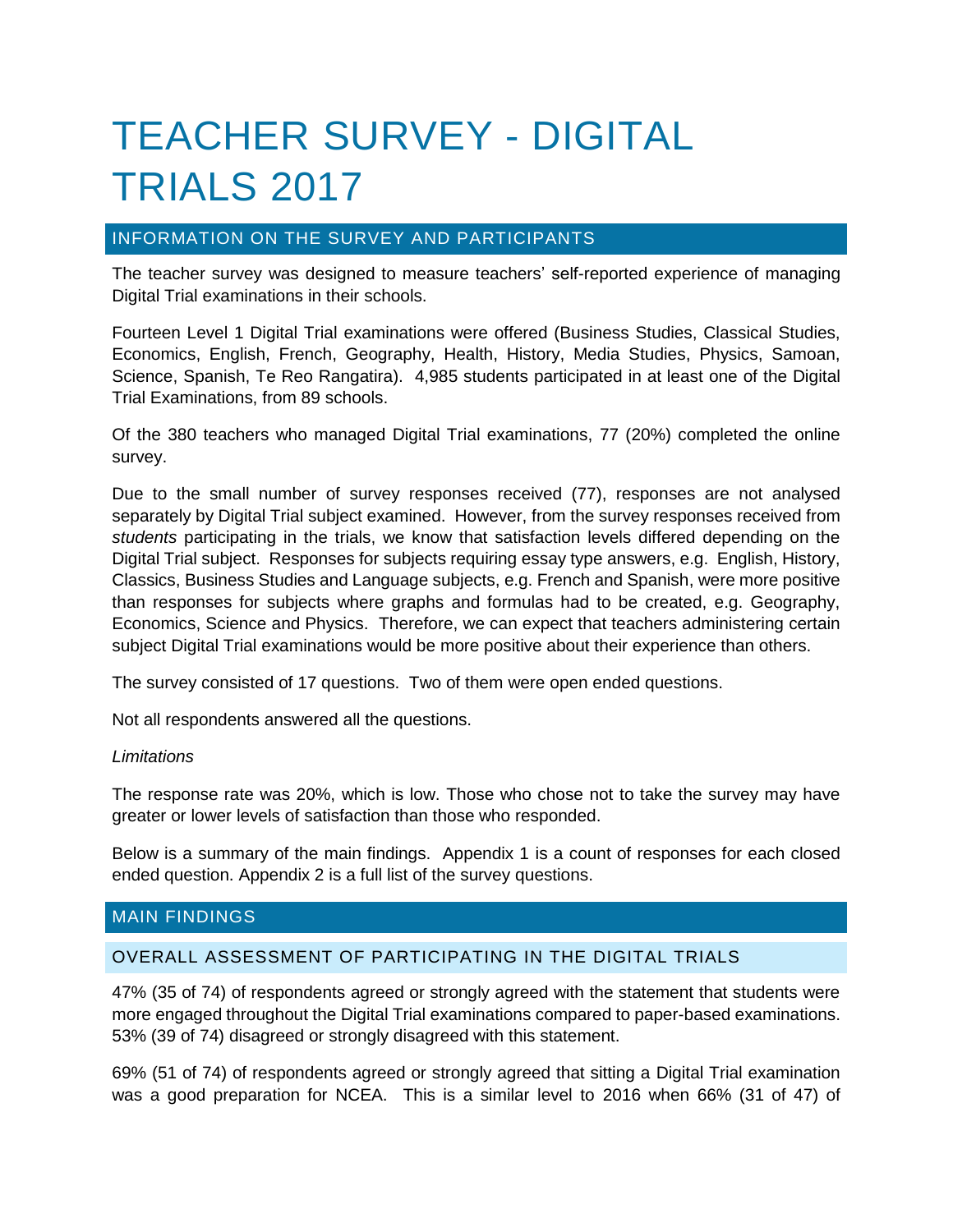respondents agreed or strongly agreed that sitting a digital trial examination was a good preparation for NCEA.

70% (52 of 74) of respondents agreed or strongly agreed with the statement that they would encourage their students to sit the Digital Trial examinations and/or the Digital Pilot examinations in 2018. This is an increase from 2016 when only 50% (28 of 56) agreed or strongly agreed.

70% (51 of 73) of respondents agreed or strongly agreed with the statement that Digital Trial examinations should be extended to Digital Pilots. This is an increase from 2016 when only 55% of respondents (31 of 56) agreed or strongly agreed.

43% (31 of 72) of respondents agreed or strongly agreed that experiencing the 2017 Digital Trial examinations has encouraged them to use more digital tools in their teaching. 57% (41 of 72) disagreed or strongly disagreed.

## COMMUNICATIONS AND SUPPORT

79% (59 of 75) of respondents agreed that they were provided with enough information to administer the Digital Trial examinations.

46 of the 77 respondents contacted NZQA for assistance during the Digital Trials. Of those 46, 41 (89%) agreed or strongly agreed that they received useful help and support from NZQA.

## PREPARATION ACTIVITIES

85% (63 of 74) respondents agreed or strongly agreed that the familiarisation activities provided by NZQA prepared their students for the Digital Trial examination. This is an increase from 2016, when 63% (31 of 49) of respondents agreed or strongly agreed that the familiarisation activities provided by NZQA prepared their students for the Digital Trial examination.

36% (28 of 77) of respondents set aside less than one hour for students to familiarise themselves with the materials NZQA provided to help students prepare for the Digital Trial examination, and 45% (35 of 77) set aside one to two hours. The remaining 18% (14 of 77) of respondents set aside two or more hours.

## THE DIGITAL TRIAL EXAMINATION

71% (55 of 77) of respondents agreed or strongly agreed that overall, the administration of the Digital Trial examinations was easy. This is an increase from 2016 when 66% (35 of 53) agreed or strongly agreed that overall, the administration of the Digital Trial examinations was easy. 65% (49 of 75) of respondents did however report that there were technical problems or other issues that arose during the administration of the assessments. This is slightly lower than in 2016 when 76% (37 of 49) reported experiencing technical problems.

Technical and other issues reported included issues with logging in, scrolling, and passwords.

*"One student on a older computer could not view the whole page of the exam, as her computer would only let her scroll so far. Students who had a better computer were advantaged. Typically*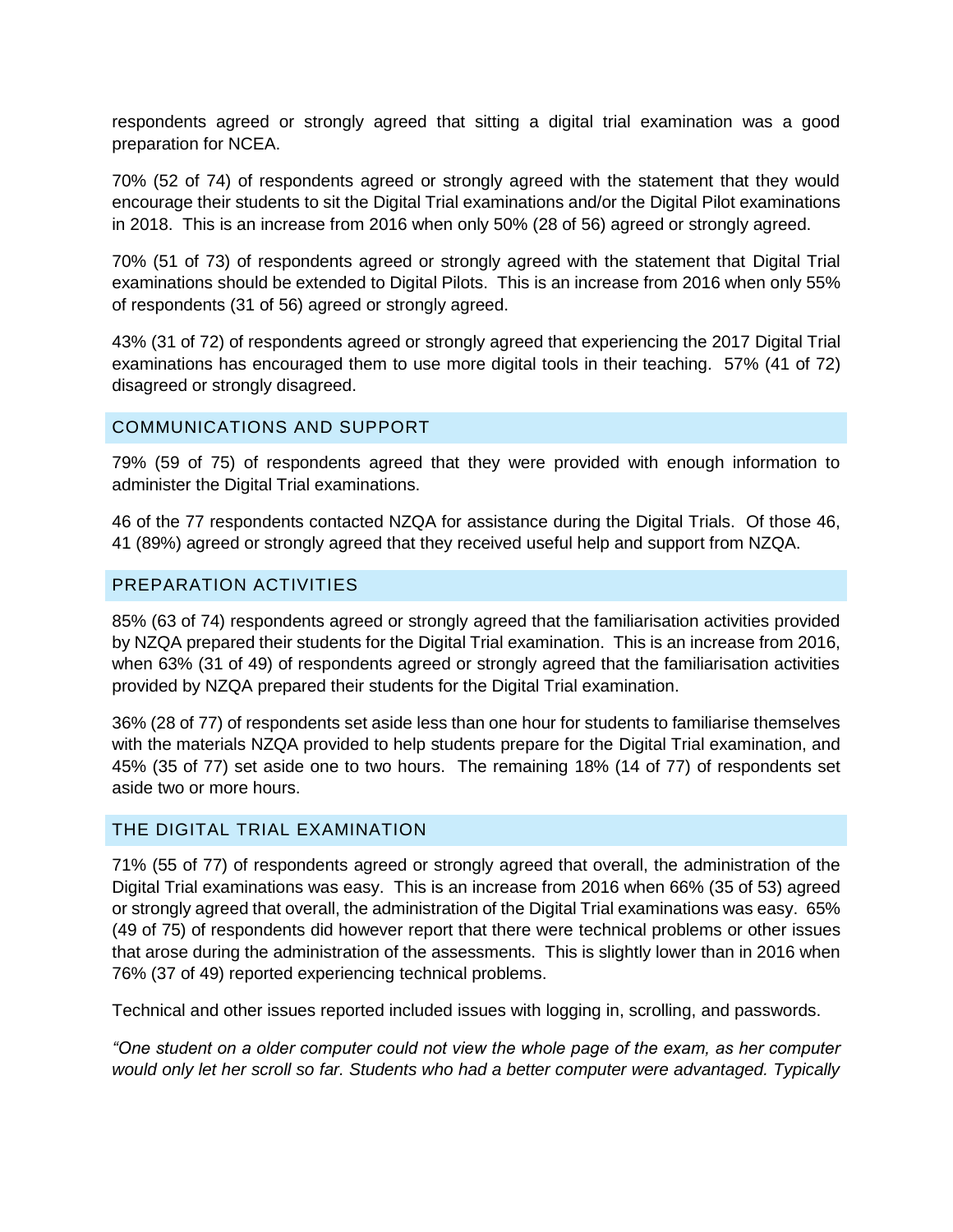*students from lower decile families had poorer devices or a ipad / tablet which was a disadvantage."*

*"The process of distributing passwords and getting students to login was very difficult. I had to send more than 100 individual emails and copy and paste the complex password in an email to each student. Compared to Education Perfect, this process was far more time consuming. Would much prefer a system where they can be given credentials without the teacher having to manually deliver them all."*

*"Usernames and passwords were not accepted and needed assistance from NZQA Technical Team. Was locked out of exam and could not mark papers."*

*"Tables of ions and formulae appeared on the front page only and students found it difficult to click backwards and forwards to access the information. Students did not seem to get the idea that the size of the box, in which to write their answers would expand, so wrote brief answers."*

79% (59 of 75) of respondents agreed or strongly agreed that they were provided with enough information to administer the Digital Trial examination, the same proportion as in 2016.

68% (52 of 77) of respondents agreed or strongly agreed that it was easy to set up a digital examination room, a similar proportion to 2016 when 65% (35 of 54) of respondents agreed or strongly agreed that it was easy to set up a digital examination room.

## MARKING EXPERIENCE

76% (55 of 72) of respondents agreed or strongly agreed that overall, the marking process produced fair outcomes for students. This is a similar proportion to 2016 when 73% (36 of 49) respondents agreed or strongly agreed that overall, the marking process produced fair outcomes for students.

73% (51 of 70) of respondents agreed or strongly agreed that the marking instructions provided were easy to follow. This is an increase from 2016 when only 63% of respondents agreed or strongly agreed that the marking instructions provided were easy to follow.

Only 49% (35 of 71) of respondents agreed or strongly agreed that marking online took less time than marking on paper. This is however an increase from 2016 when 35% (17 of 49) of respondents agreed or strongly agreed that marking online took less time than marking on paper.

23% (23 of 74) of respondents agreed or strongly agreed that students' results in the Digital Trial examinations were negatively affected by their computer literacy. This is a drop from 2016 when 52% (26 of 50) agreed or strongly agreed that their students' results were affected by their computer literacy.

## SUGGESTIONS/FEEDBACK

Many of the respondents gave detailed feedback including feedback they had received from students. Responses included feedback about the communications and support received from NZQA, administration issues, the quality of some of the Digital Trial examinations (e.g. that some were copies of past papers), the marking process, and the limitations of using digital examination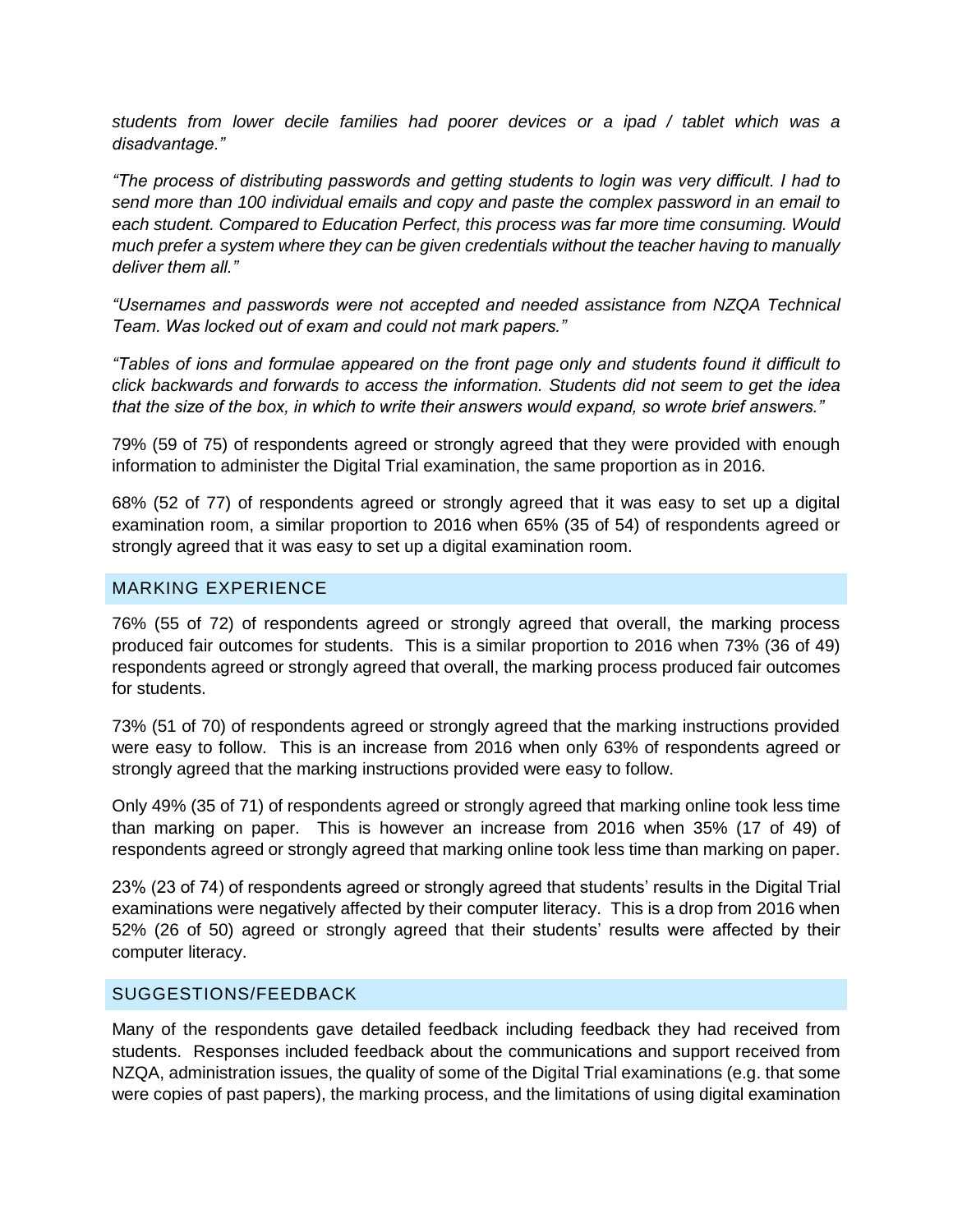resources (e.g. difficult to highlight and annotate). Representative extracts from the feedback received are copied below:

*For History it was so difficult to do 91003 as students are used to highlighting and annotating (on paper) so they can use these notes to help answer the questions. They could not do that on the digital exam, they also couldn't play the video clip more than once. I think digital exams will widen the gap between high and low decile students further. Currently, only one of my students has access to a computer at home - therefore, digital fluency is a joke. If we could run digital exams using write on tablets it might be easier as it most resembles a paper copy. Students are used to reading from off the table and being more physical with the paper (e.g. writing, circling, annotating, highlighting) - they interact with it, not just read it. There needs to be more work done on exams that are non-essay based, e.g. resource interpretations and/or maths working out etc. Our school has limited access to programmes that would benefit students to moving into digital exams.*

*Why is all the information divided up into separate emails and places? This made sorting out what to do VERY difficult.* 

*WORST of all, was the discovery (after much careful planning of scarce classroom time) that both the familiarisation and the practice/trial were copies of past papers. This was no use to my students as we had already made use of these questions in our classroom practice. How can NZQA propose that using already published material is suitable for derived grade assessment? The test is of UNFAMILIAR texts - I would suggest that the fact that the trial used last year's texts, they would have been quite familiar to many. The least NZQA could have done was make teachers considering the trial aware of this fact. Then I would not have had my time wasted trying to figure out the confusing instructions.*

*Compared to last year, this ran without any issue. Our school will need to think about organising the room differently, offering power points for all students as many computers did not keep their charge for the length of the examination. Chrome books were not as good, compared to 'proper' laptops, for seeing screen and questions. All in all, a positive experience for the students. As a teacher, I had very little information passed on to me and we have a pro-active principal nominee. The staff at the help desk were patient and helpful, despite having to contact them repeatedly. As stated, the marking took me a lot longer. I usually mark one question at a time, to keep consistency high with the added advantage of memorising most answers- and could not do this here. This might be something worth exploring if at all possible for markers? Thank you for this opportunity and looking forward to next year's pilot.*

*We use a lot of different types of digital tools in Geography. These help to really cement the*  learning for our students. We also use a number of traditional geographic skills which are popular *with our learners as they are scaffolded through the junior school and Social Sciences Department. The Digital Trial assessed students via one method - writing -effectively removing the opportunity for students to demonstrate their learning in other more appropriate ways (maps/diagrams). The overall quality of the answers were much lower than prelim exams because students could not*  fully demonstrate their knowledge by constructing additional maps/diagrams and adding further *annotations* 

*The screen layout for marking was difficult to use with far too much mouse movement required to navigate. The provided marking guide lacked detail for many judgements. The marking process*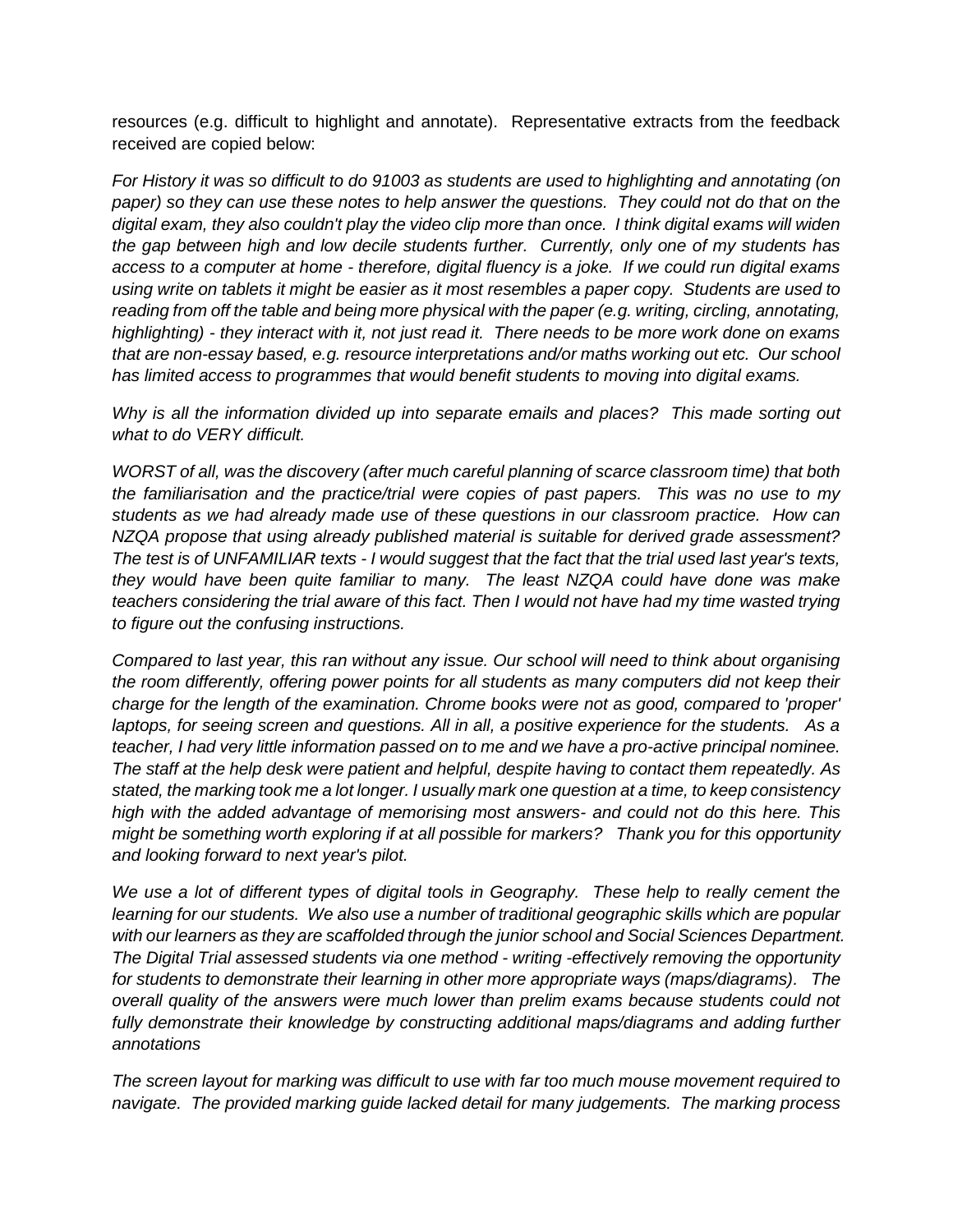*is slow and required paper to keep track of how many A's M's etc that students received. All these things could easily be fixed eg ask some practicing teachers for their solutions. My students did worse in the digital trial than they did with a paper exam (significantly). Having a calculator button at the top of the screen during the practice but not in the exam was confusing to the students along with no way of providing feedback.*

*Students found it difficult to navigate the page with all the different sections and how you had to scroll through each part. Students enjoyed typing and were able to write more and better. Found it hard to mark with no space for comments but understand that for externals no comments are given anyway.*

*We did not get a chance to mark the trial exams because it closed on us. However, we can offer some feed forward: - Pros - great for slow writers. Easy to go back and edit information. Fast to answer Skills exam- everything was together Dragging the boxes onto map was easy because it was not so precise. Cons - Eyes got sore. - No room for planning. - No drawing component. - Too long to reload between pages. - Font changed size while typing her answer. - tapping on the keys distracting. - Moving back and forth through the resources was difficult. the suggestion to improve is to have a hard copy of the resource booklet but answer booklet online. - perhaps resources should include podcasts or small video clips. - hard to proof read.* 

*Marking was awful, couldn't give feedback to students without screen shotting every answer and exporting. Also as we were using these as a Prelim and potential providing to NZQA for derived grades, it was disappointing to see such a recent past paper being used for students. I had personally done the exact exam with students.*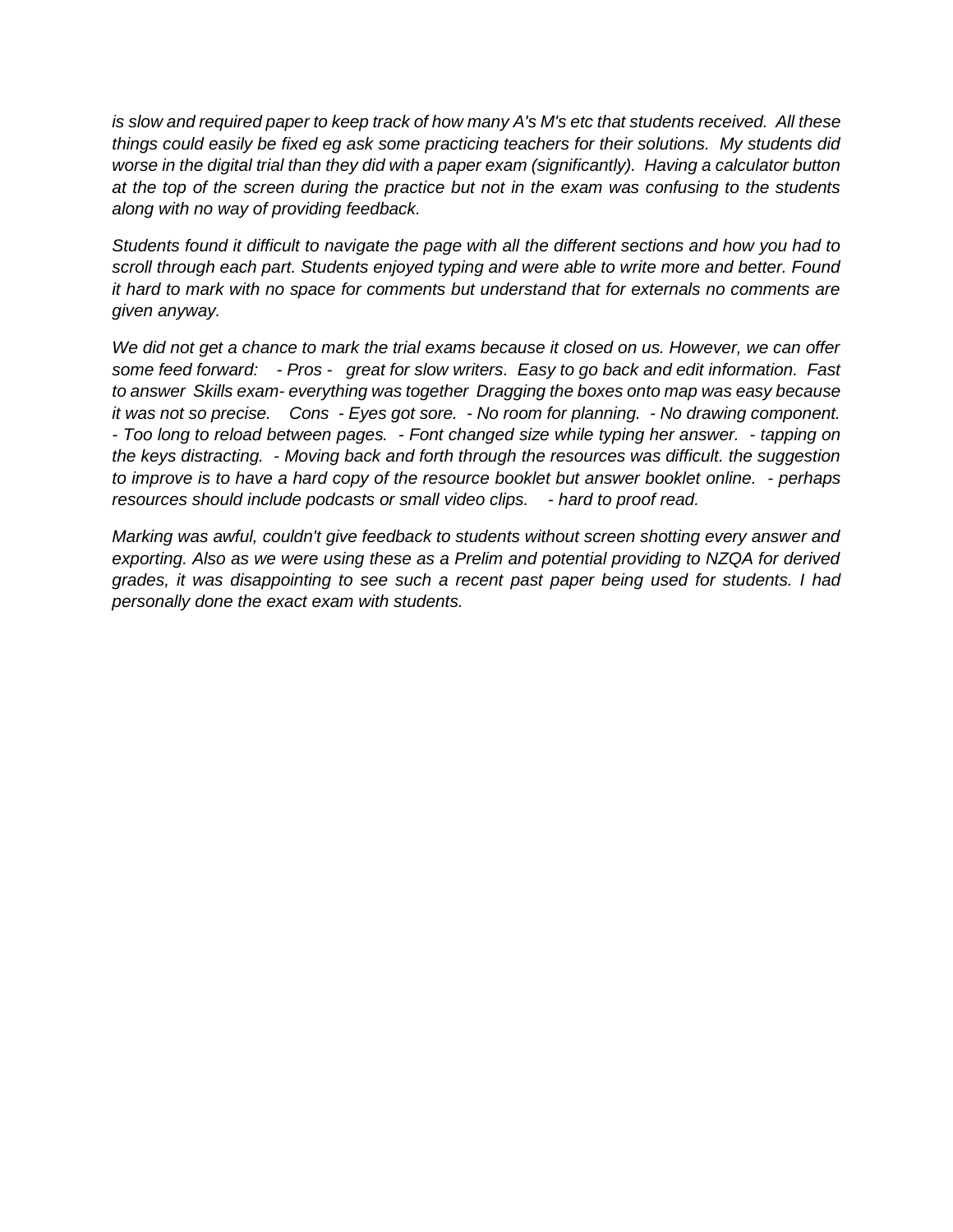## SUMMARISED RESPONSES BY QUESTION

#### **Question 1: I was provided with enough information to administer the Digital Trial examinations.**

|                   | frequency | percentage |
|-------------------|-----------|------------|
| Strongly agree    | 12        | 16.0       |
| Agree             | 47        | 62.7       |
| Disagree          | 11        | 14.7       |
| Strongly disagree | 3         | 4.0        |
| Not applicable    | 2         | 2.7        |
| Total             | 75        |            |

#### **Question 2: It was easy to set up a digital examination room.**

|                   | frequency | percentage |
|-------------------|-----------|------------|
| Strongly agree    | 13        | 16.9       |
| Agree             | 39        | 50.7       |
| Disagree          | 13        | 16.9       |
| Strongly disagree | 8         | 10.4       |
| Not applicable    | 4         | 5.2        |
| Total             | 77        |            |

## **Question 3: Were there any technical problems or other issues that arose during the administration of the assessments?**

|       | frequency | percentage |
|-------|-----------|------------|
| Yes   | 49        | 65.3       |
| N٥    | 26        | 34.7       |
| Total | 75        |            |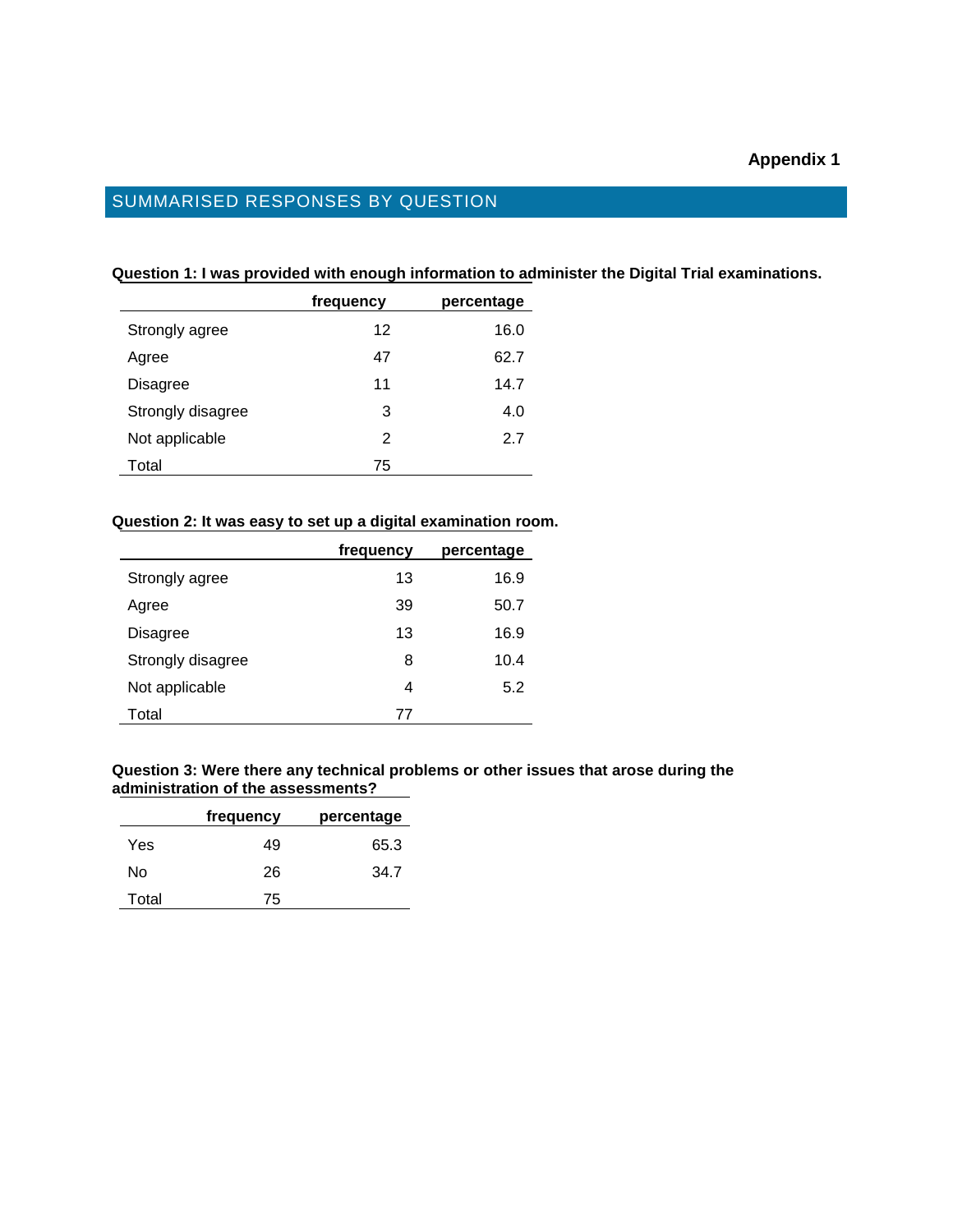|                   | frequency | percentage |
|-------------------|-----------|------------|
| Strongly agree    | 17        | 22.1       |
| Agree             | 24        | 31.2       |
| <b>Disagree</b>   | 2         | 2.6        |
| Strongly disagree | 3         | 3.9        |
| Not applicable    | 31        | 40.3       |
| Total             | 77        |            |

**Question 4: I received useful help and support from NZQA when I contacted them for assistance during the trials.**

## **Question 5: I found administering the Digital Trial examinations easy.**

|                   | frequency | percentage |
|-------------------|-----------|------------|
| Strongly agree    | 17        | 22.1       |
| Agree             | 38        | 49.4       |
| Disagree          | 13        | 16.9       |
| Strongly disagree | 7         | 9.1        |
| Not applicable    | 2         | 2.1        |
| Total             | 77        |            |

## **Question 6: I found the marking instructions easy to follow.**

|                   | frequency | percentage |
|-------------------|-----------|------------|
| Strongly agree    | 11        | 15.7       |
| Agree             | 40        | 57.1       |
| Disagree          | 13        | 18.6       |
| Strongly disagree | 6         | 8.6        |
| Total             | 70        |            |

## **Question 7: Marking online took less time than marking on paper.**

|                   | frequency | percentage |
|-------------------|-----------|------------|
| Strongly agree    | 11        | 15.5       |
| Agree             | 24        | 33.8       |
| Disagree          | 22        | 30.1       |
| Strongly disagree | 14        | 19.7       |
| Total             | 71        |            |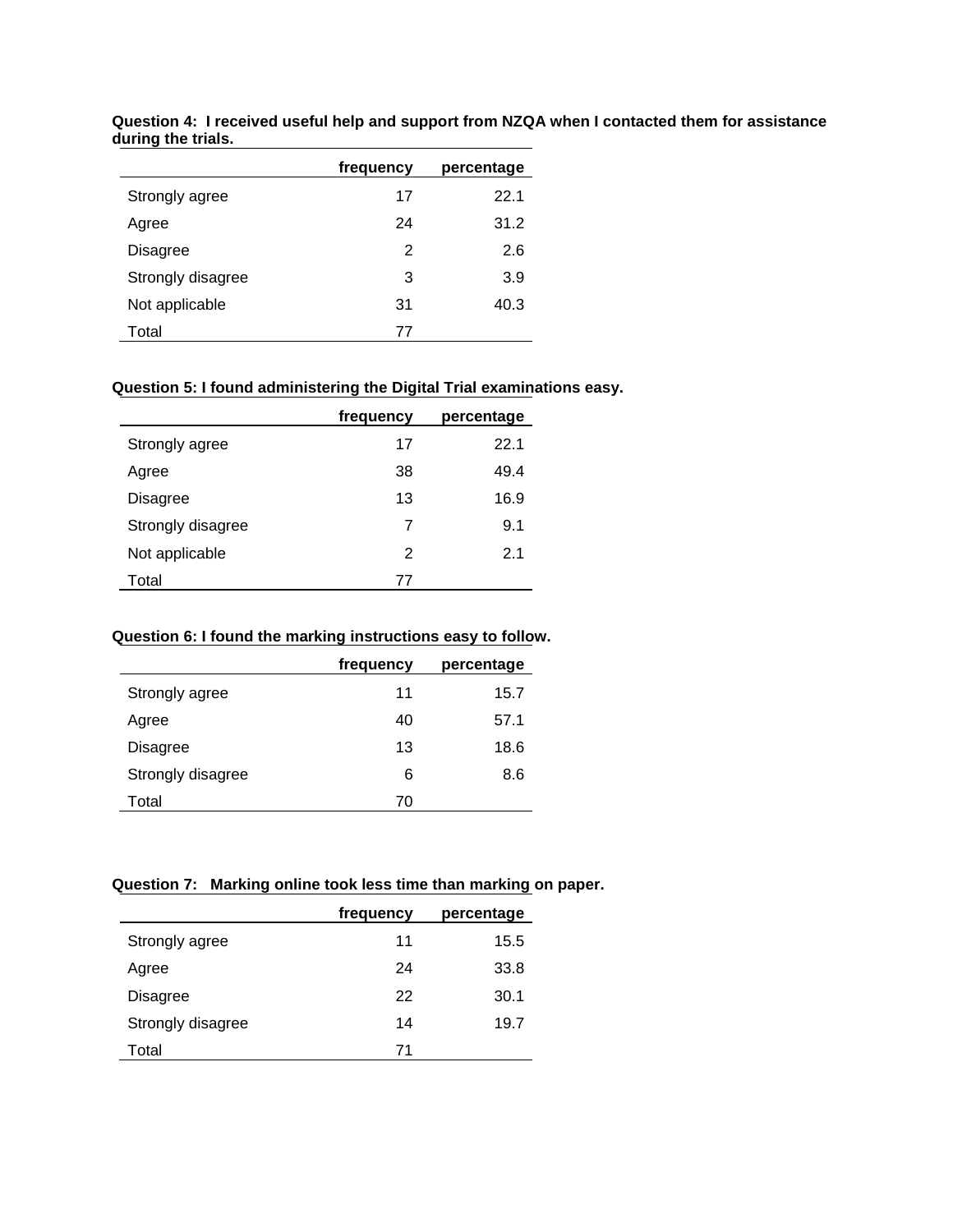|                   | frequency | percentage |
|-------------------|-----------|------------|
| Strongly agree    | 13        | 18.1       |
| Agree             | 42        | 58.3       |
| <b>Disagree</b>   | 15        | 20.8       |
| Strongly disagree | 2         | 2.8        |
| Total             | 72        |            |

**Question 8: Overall, the marking process produced fair outcomes for students?**

#### **Question 9: How many hours did you set aside for students to familiarise themselves with the materials NZQA provided to help them prepare for the Digital Trial examinations?**

|                  | frequency | percentage |
|------------------|-----------|------------|
| Less than 1 hour | 28        | 36.4       |
| 1 to 2 hours     | 35        | 45.5       |
| 2 to 3 hours     | 7         | 9.1        |
| 3 to 4 hours     | 6         | 7.8        |
| Total            | 77        |            |

## **Question 10: I found the familiarisation activities prepared my students for the Digital Trial examinations.**

|                   | frequency | percentage |
|-------------------|-----------|------------|
| Strongly agree    | 13        | 17.6       |
| Agree             | 50        | 67.6       |
| Disagree          | 9         | 12.2       |
| Strongly disagree | 2         | 27         |
| Total             | 74        |            |

#### **Question 11: I found students were more engaged throughout the Digital Trial examination compared to paper-based examinations.**

|                   | frequency | percentage |
|-------------------|-----------|------------|
| Strongly agree    | 12        | 16.2       |
| Agree             | 23        | 31.1       |
| <b>Disagree</b>   | 33        | 44.6       |
| Strongly disagree | 6         | 8.1        |
| Total             | 74        |            |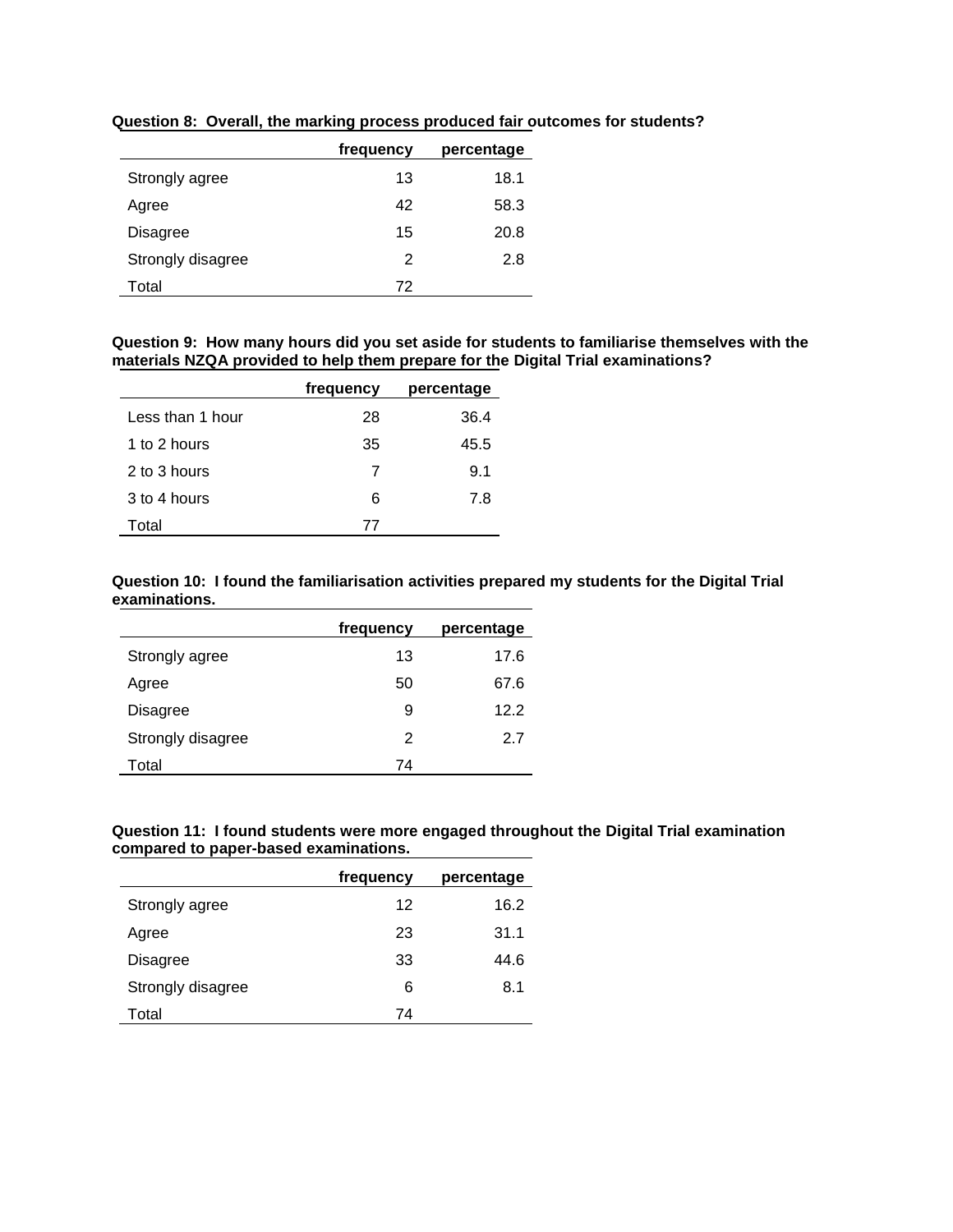|                   | frequency | percentage |
|-------------------|-----------|------------|
| Strongly agree    | 10        | 13.5       |
| Agree             | 41        | 55.4       |
| <b>Disagree</b>   | 16        | 21.6       |
| Strongly disagree | 7         | 9.5        |
| Total             | 74        |            |

**Question 12: Sitting the Digital Trials are a good preparation for NCEA examinations.**

## **Question 13. I believe students' results were negatively affected by their computer literacy.**

|                   | frequency | percentage |
|-------------------|-----------|------------|
| Strongly agree    | 6         | 8.1        |
| Agree             | 17        | 23.0       |
| Disagree          | 41        | 55.4       |
| Strongly disagree | 10        | 13.5       |
| Total             | 74        |            |

## **Question 14. I am confident Digital Trials should be extended to Pilots.**

|                   | frequency | percentage |
|-------------------|-----------|------------|
| Strongly agree    | 11        | 15.1       |
| Agree             | 40        | 54.8       |
| Disagree          | 16        | 22.0       |
| Strongly disagree | 6         | 8.2        |
| Total             | 73        |            |

|                             | Question 15: I would encourage my students to sit the Digital Trial examinations and/or Digital |  |
|-----------------------------|-------------------------------------------------------------------------------------------------|--|
| Pilot examinations in 2018. |                                                                                                 |  |

|                   | frequency | percentage |
|-------------------|-----------|------------|
| Strongly agree    | 14        | 18.9       |
| Agree             | 38        | 51.4       |
| Disagree          | 11        | 14.9       |
| Strongly disagree | 11        | 14.9       |
| Total             | 74        |            |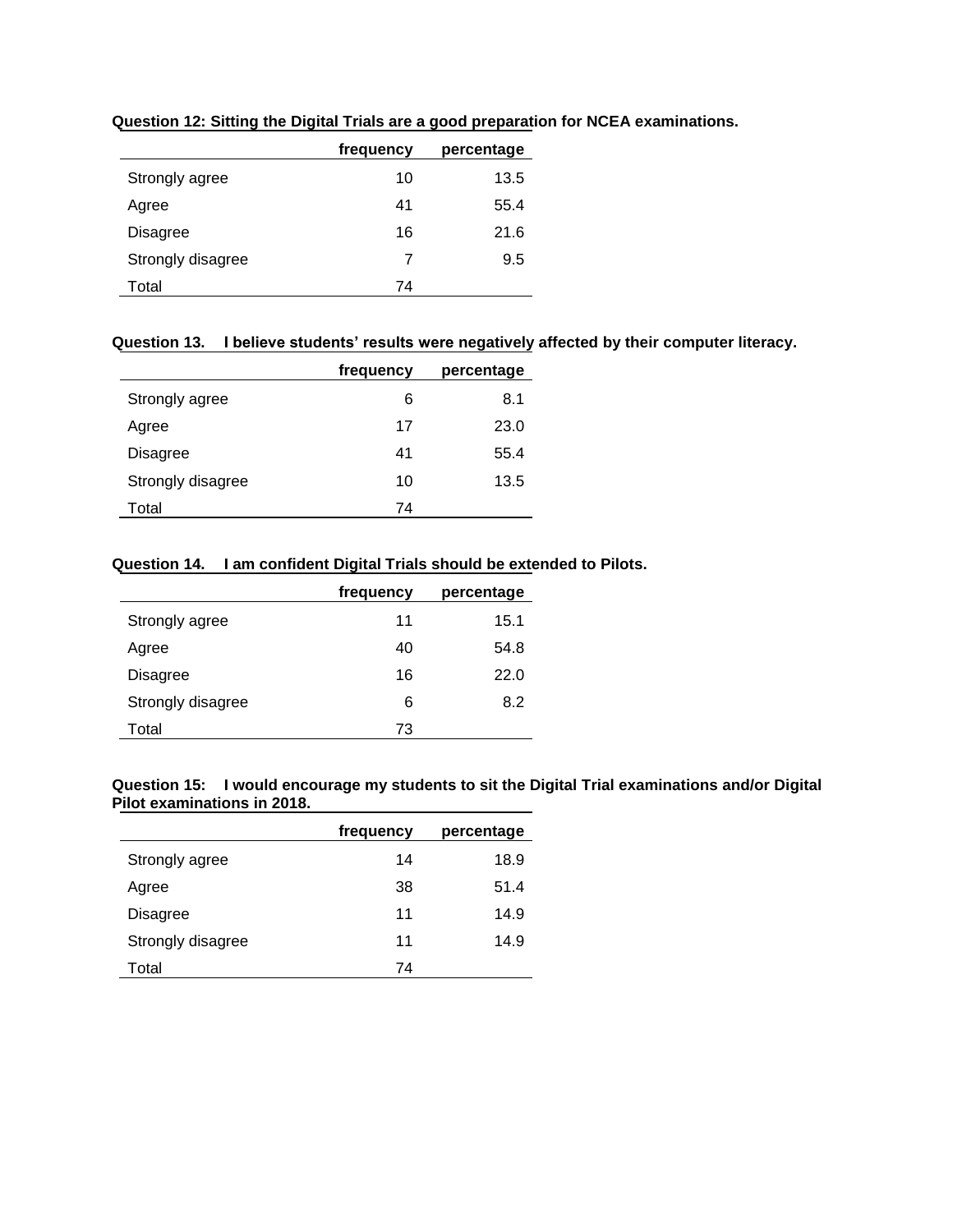|                   | frequency | percentage |
|-------------------|-----------|------------|
| Agree             | 4         | 5.6        |
| Disagree          | 27        | 37.5       |
| Strongly agree    | 35        | 48.6       |
| Strongly disagree | 6         | 8.3        |
| Total             | 72        |            |

**Question 16: Experiencing the 2017 Digital Trial examinations has encouraged me to use more digital tools in my teaching.**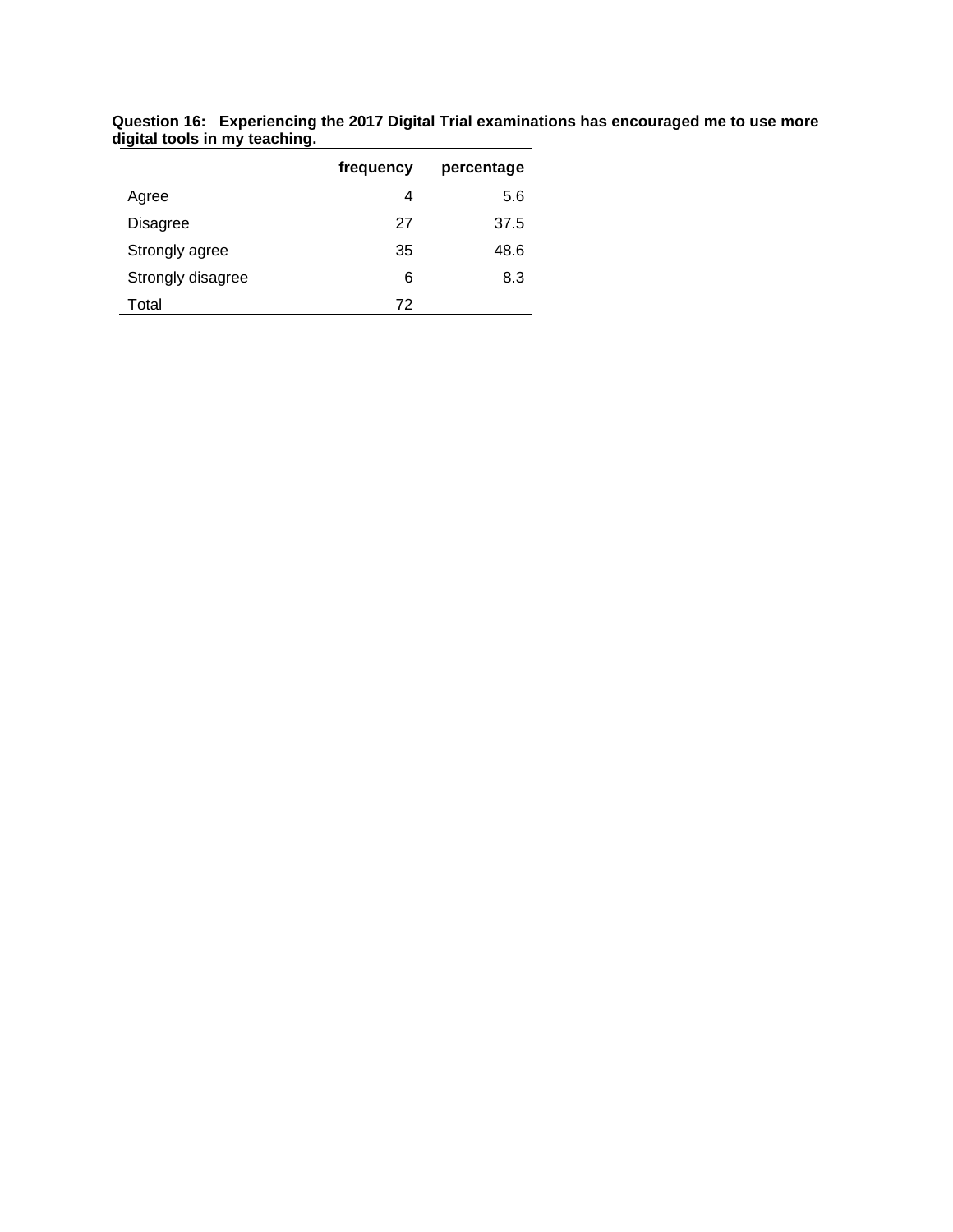## SURVEY QUESTIONS

#### **Administration and support**

- 1. I was provided with enough information to administer the Digital Trial examinations. Strongly agree Agree Disagree Strongly disagree
- 2. It was easy to set up a digital examination room. Strongly agree Agree Disagree Strongly disagree
- 3. Were there any technical problems or other issues that arose during the administration of the assessments?
	- a. No Yes
	- b. If yes, provide details:

If you contacted NZQA for assistance during the Trials, please answer question 4 below.

| 4. I received useful help and support from NZQA. |       |          |                   |
|--------------------------------------------------|-------|----------|-------------------|
| Strongly agree                                   | Agree | Disagree | Strongly disagree |

5. I found administering the Digital Trial examinations easy. Strongly agree Agree Disagree Strongly disagree

## **Marking experience**

- 6. I found the marking instructions easy to follow. Strongly agree Agree Disagree Strongly disagree
- 7. Marking online took less time that marking on paper. Strongly agree Agree Disagree Strongly disagree
- 8. Overall, the marking process produced fair outcomes for students. Strongly agree Agree Disagree Strongly disagree

## **Preparation for the Trial examinations**

9. How many hours did you set aside for students to familiarise themselves with the materials NZQA provided to help them prepare for the Digital Trial examination?

Less than 1 hour 1-2 hours 2-3 hours 3-4 hours More than 4 hours

10. I found the familiarisation activities prepared my students for the Digital Trial examinations.